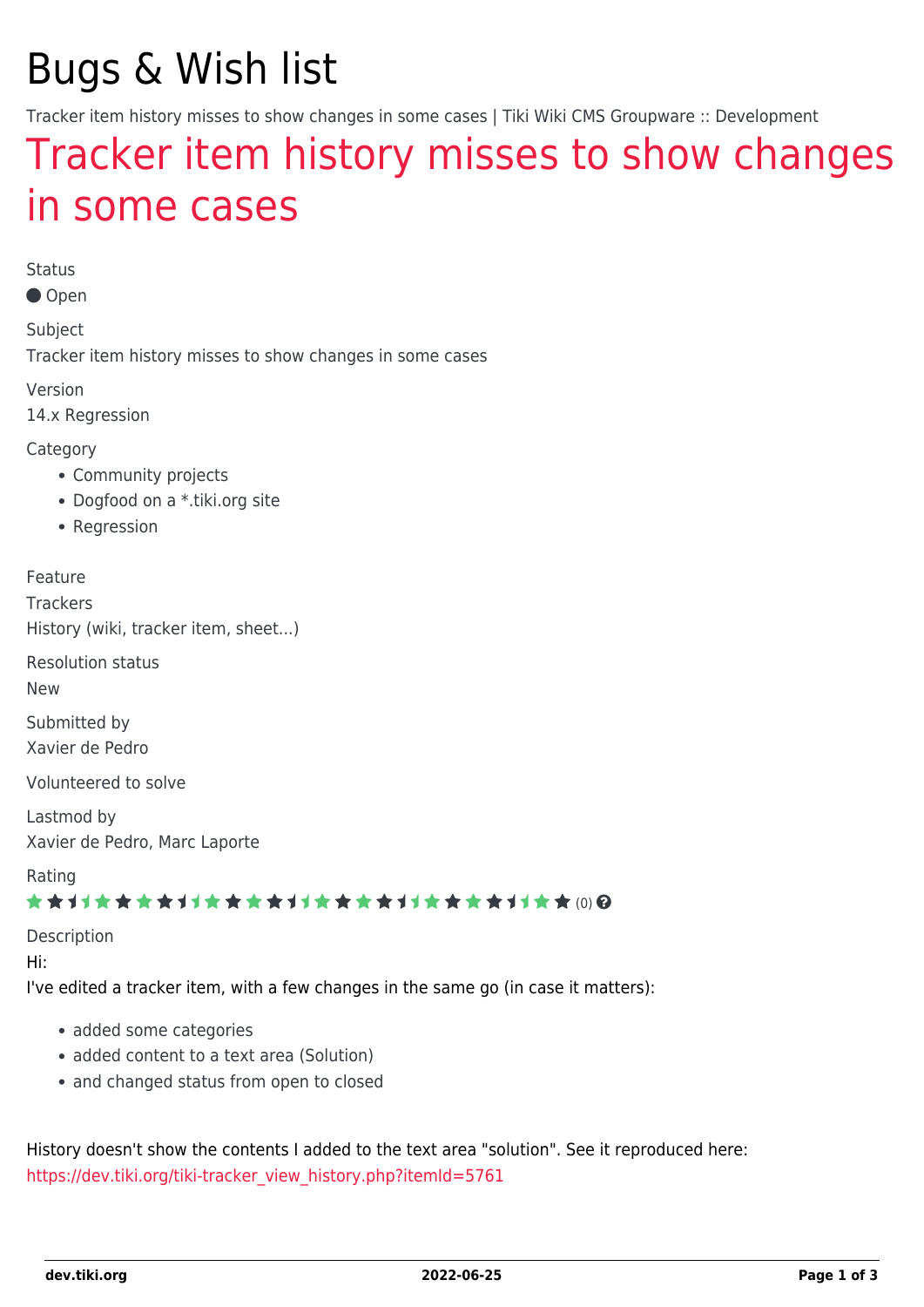| Version Date                 |             | User | Field ID | Field      | 0ld | <b>New</b>  |            |  |  |  |
|------------------------------|-------------|------|----------|------------|-----|-------------|------------|--|--|--|
|                              | 08:52 CET   | Xavi |          | Status     | 0   |             |            |  |  |  |
|                              | $08:52$ CET | Xavi | 43       | Category   |     | Bug: Error  | Bug: Error |  |  |  |
| Community projects           |             |      |          |            |     |             |            |  |  |  |
| Dogfood on a *.tiki.org site |             |      |          |            |     |             |            |  |  |  |
|                              | 08:52 CET   | Xavi | 55       | Lastmod by |     | drsassafras | Xavi       |  |  |  |

#### "Solution" field got this content added:

It seems that current server setup require links to be made with https instead of http, and that link pointed to a forum post with just http. See: https://tiki.org/tiki-pagehistory.php?page=Versions&oldver=6 Thanks for reporting. Please, feel free to fix any other issue like this that you find in \*.t.o sites.

Importance

7

Easy to solve?

4

Priority

28

Demonstrate Bug (Tiki 19+)

### Please demonstrate your bug on show2.tikiwiki.org

Version: trunk ▼ [Create show2.tikiwiki.org instance](#page--1-0)

Ticket ID 5762

Created Wednesday 18 November, 2015 07:57:00 GMT-0000 by Xavier de Pedro

LastModif Thursday 05 January, 2017 03:26:08 GMT-0000

## Comments

## Attachments

| filename                     | created | hits | comment | version | filetype |
|------------------------------|---------|------|---------|---------|----------|
| No attachments for this item |         |      |         |         |          |